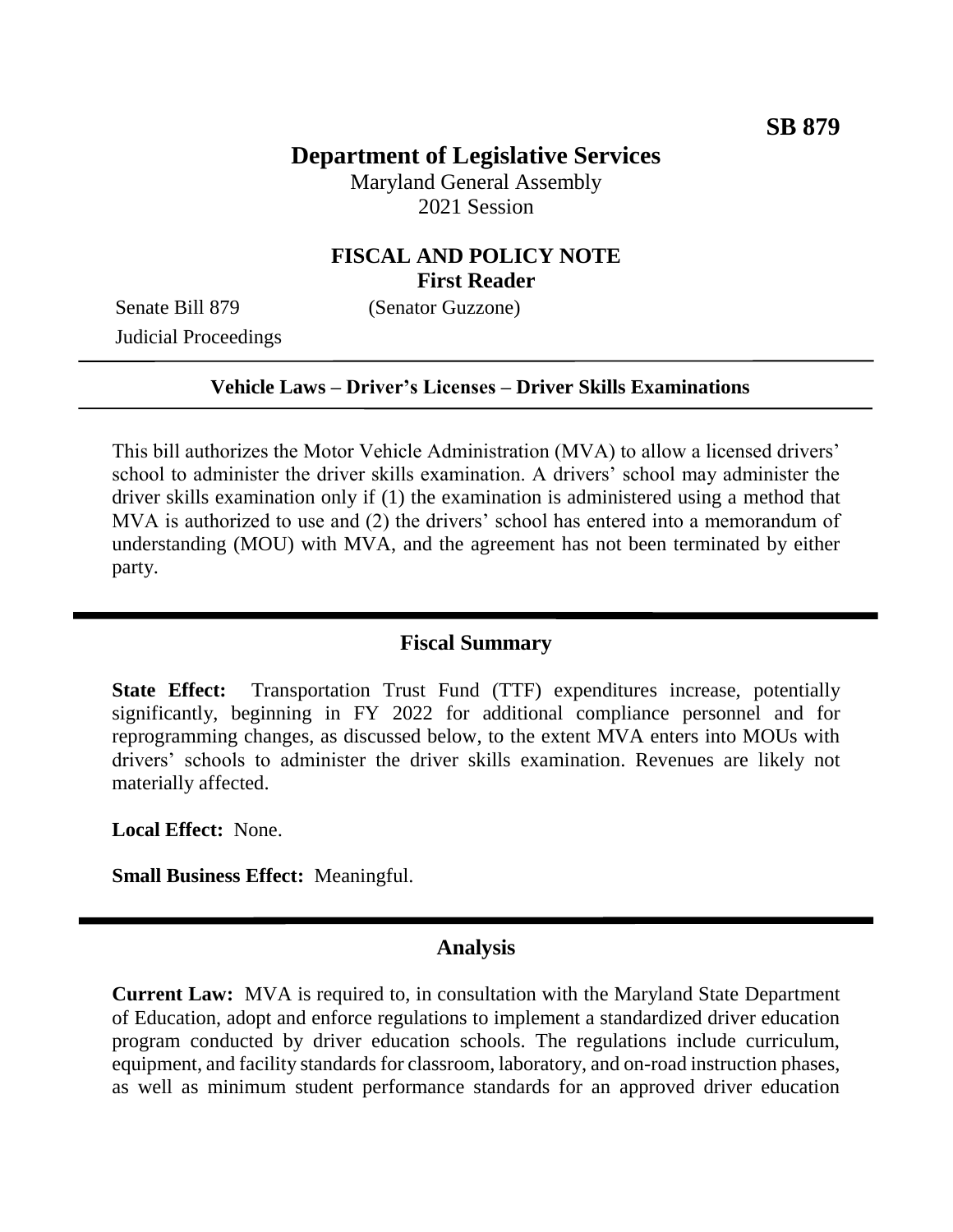program, consisting of at least 30 hours of classroom instruction and at least 6 hours of highway driving instruction.

The noncommercial driver's license skills test consists of:

- maneuvers performed on a test course;
- in-traffic driving;
- any examination designed to determine driving skills in a simulated or computer-assisted environment; or
- any combination of the above tests.

Before a skills test, a Type I (Initial License Issuance) learner's permit holder must submit to MVA a completed and signed skills log in the appropriate format containing a certification page as described in regulations.

MVA may require appointment scheduling for skills tests.

MVA may suspend, revoke, or refuse to renew a license for a drivers' school or driving instructor or may impose an administrative fine of up to \$1,000 for each violation of the portion of the Maryland Vehicle Law pertaining to drivers' schools and driving instructors. MVA may also refuse to grant a license upon any of several specified findings regarding the applicant by MVA.

**State Expenditures:** MVA advises that the bill has a potentially significant operational and fiscal impact on the agency to the extent it enters into MOUs with drivers' schools to administer driver skills tests. If it does so, MVA must ensure that any approved drivers' school is appropriately administering the driver skills examination. This analysis assumes implementation of the authorization; therefore, TTF expenditures increase, potentially significantly, beginning in fiscal 2022 for additional personnel to monitor compliance. TTF expenditures also likely increase for reprogramming changes in fiscal 2022 only.

MVA administers approximately 167,000 driver skills test annually, and about 91,000 people annually attend a Maryland drivers' school and complete the required training. MVA further advises there are approximately 482 drivers' school branches in Maryland.

Maryland drivers' schools must use the approved driver education curriculum that MVA provides in order to ensure every new driver learns the same information (regardless of which drivers' school they attend). For this purpose, MVA already has a dedicated staff of inspectors that audit drivers' schools for compliance. However, because the scope of activities that must be audited is expected to increase significantly under the bill, the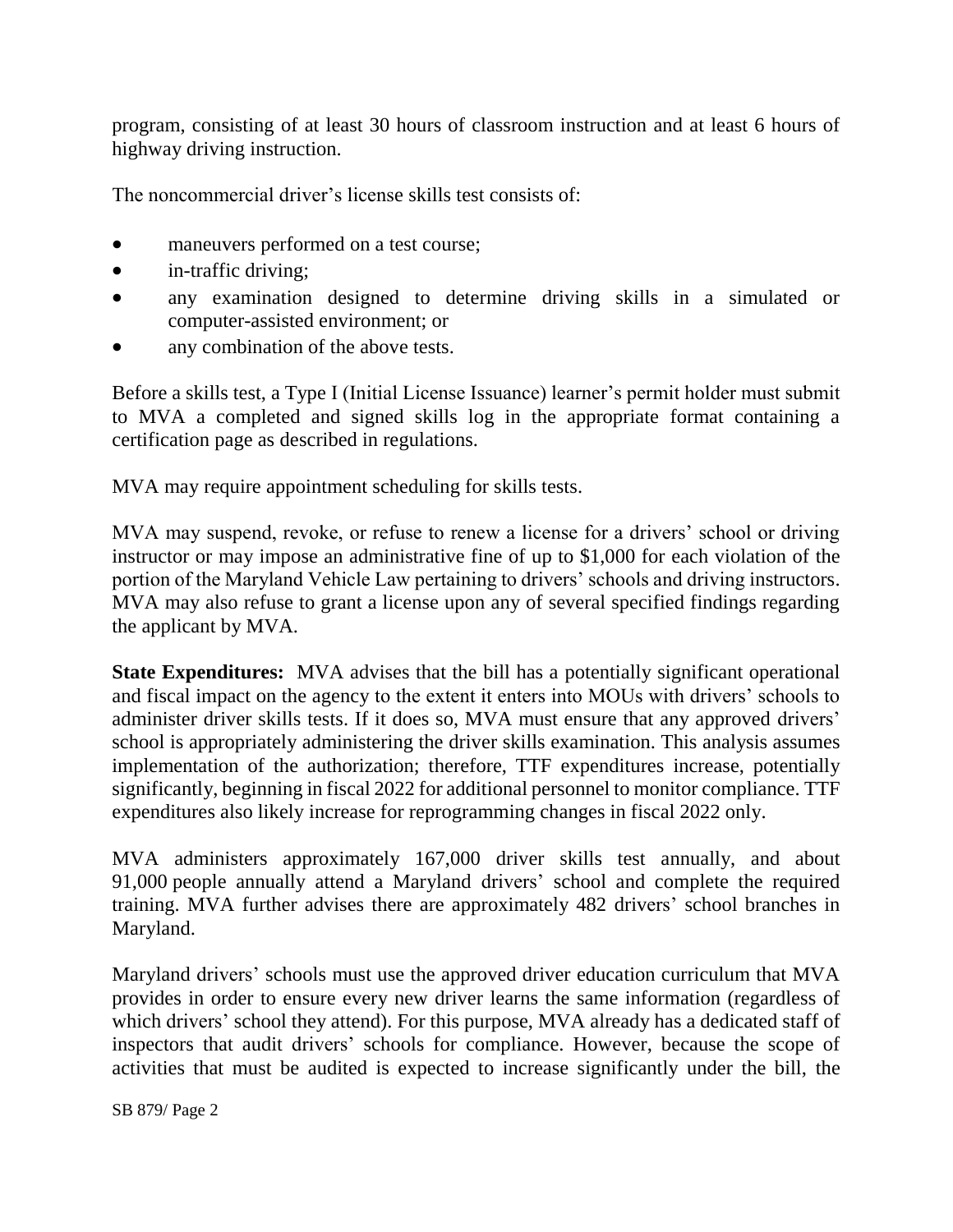number of inspectors likely must be increased in order to ensure each school is appropriately administering the driver skills examination.

Although an exact estimate cannot be made at this time due to uncertainty regarding the number of schools that may be interested in participating in the program, *for illustrative purposes only*, if 25% of all drivers' schools participate, TTF expenditures increase by approximately \$250,000 in fiscal 2022 and \$450,000 in fiscal 2026, exclusive of travel costs, under the following assumptions:

- in the first year of the program (fiscal 2022), 25% of all driving school participate, MVA hires three compliance inspectors, and contracts with an outside vendor for reprogramming totaling approximately \$74,400;
- the number of participating schools increases by an additional 25% in the second year of operations (fiscal 2023) and MVA hires an additional three compliance inspectors; and
- in subsequent years, the number of additional schools that participate in the program increases only minimally.

MVA anticipates as many as half of all driver skills tests (roughly 84,000 on-road tests) may be completed by drivers' schools under the bill. Unless MVA specifies each school's testing schedule, staff would likely need to audit schools during evenings and weekends in order to ensure compliance.

To the extent more schools participate than anticipated, MVA may need to hire additional staff. Conversely, if significantly fewer schools participate in the program, the need for additional compliance personnel may be lessened.

The bill does not diminish the need for driver license agents at MVA branch offices across the State to complete skills tests not handled by drivers' schools; also driving courses still need to be maintained. Thus, these additional costs are not offset by savings. Even so, employees may be redirected when testing is not being done, which may result in efficiencies.

**Small Business Effect:** Any small business drivers' schools that participate in the program are likely meaningfully affected, as they must meet any requirements set by MVA to participate in the program and be subject to compliance audits. Such schools may also see a significant increase in demand for their services depending on the number of individuals who choose to complete the test with a drivers' school, rather than MVA. Although the bill does not specify whether participating drivers' schools may charge a fee for the service,